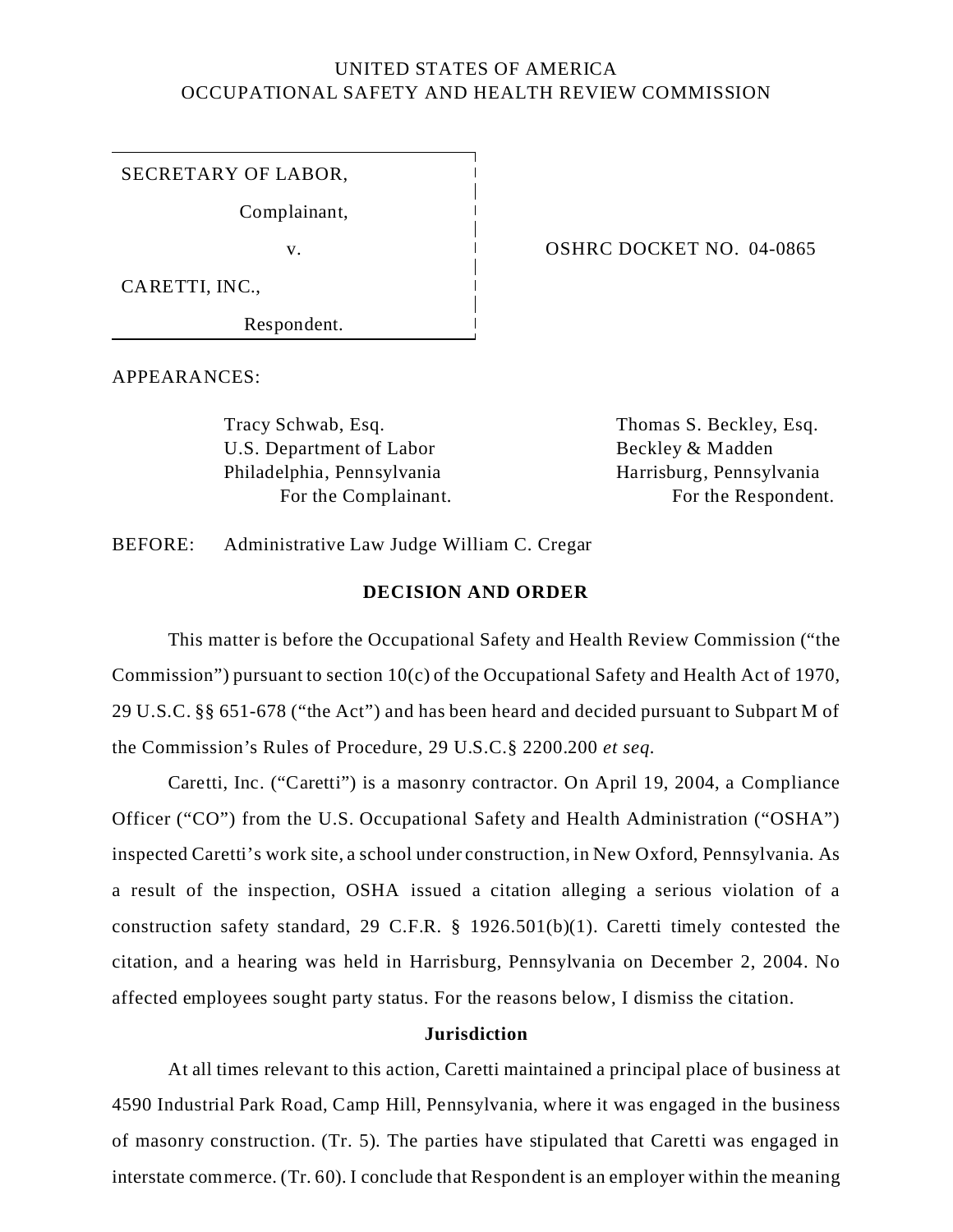of section 3(5) of the Act. Accordingly, the Commission has jurisdiction over the parties and the subject matter.

## **Statement of Facts**

On April 19, 2004, Caretti was the masonry contractor on a multi-employer work site involving the construction of Conawego School in New Oxford, Pennsylvania. Caretti employs at least 200 employees, but, on the day of the inspection approximately 30 employees were working at the Conawego School site. Caretti has a written safety policy that it distributes to employees. See Exh. R-1.<sup>1</sup> Paragraph 3.m. of the policy states: "All workmen are required to conform to all safety regulations when working outside the perimeter safety cable or guardrails, including use of a safety belt and harness." Caretti also has a cumulative disciplinary policy that permits the termination of an employee after the third notification. Supervisors have the authority to terminate an employee on the spot if the violation is sufficiently serious, and this authority includes issuing the employee his final paycheck; in extreme cases, supervisors have shut down an entire operation. Caretti maintains a third-party inspection company, and employees are required to attend safety courses, including courses on fall protection. *See* Exh. R-3. Employees also attend weekly "toolbox talks," during which a selected safety topic is discussed, and fall protection is among the topics that have been addressed at these sessions. In 2003, Caretti won the Outstanding Safety Award for Contractors. It also has a low MOD score of  $0.31$ .<sup>2</sup> (Tr. 35, 38, 65-73, 83-84, 88-89, 99, 101, 119-21).

At all relevant times, Barton Orndorff was Caretti's superintendent at the site. His duties included responsibility for the enforcement of safety standards and conducting the weekly toolbox talks. Twice a day, Mr. Orndorff conducted "walkarounds" of the site to check for safety violations; the first walkaround took place at 7.a.m. and the second after lunch. On April 19, 2004, Mr. Orndorff made his usual inspection between 7 and 8 a.m., and he found no safety violations. (Tr. 32, 85-88, 102-03, 114).

<sup>&</sup>lt;sup>1</sup>Caretti's original Exh. R-1 consisted of a pre-revision set of safety rules. After the hearing, Caretti located the 1992 revisions to its rules that had been distributed to employees. These rules contain no changes from the original rules relevant to this case. Thus, Caretti's request that the 1992 revisions be substituted for its original Exh. R-1 is granted.

<sup>&</sup>lt;sup>2</sup>The MOD score is used to determine worker compensation insurance rates; an average score is "1." (Tr. 73-74).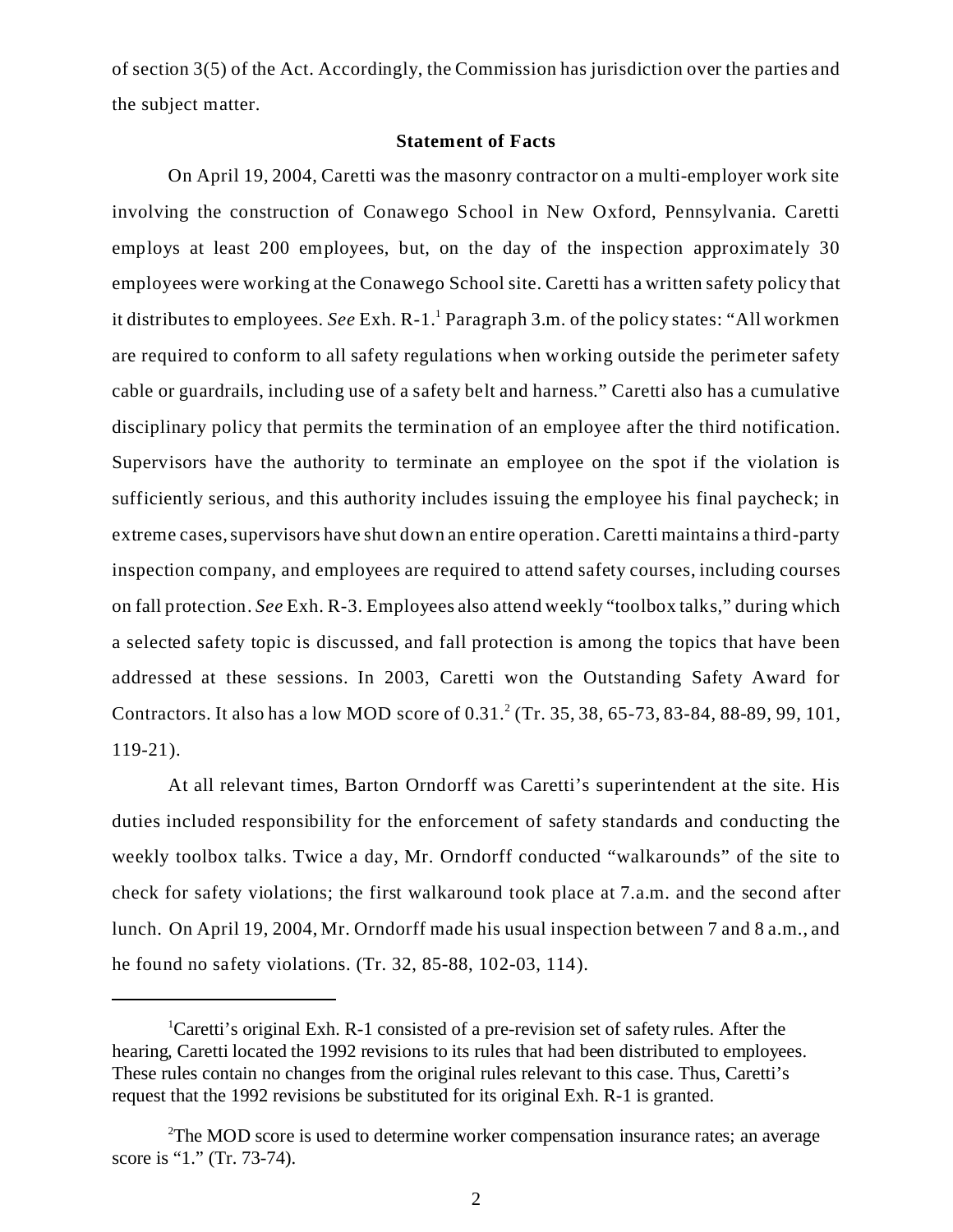On the morning of April 19,2004, Mr. Orndorff assigned an apprentice bricklayer, Bruce Claybaugh, to brick over two metal plates welded to I-beams projecting out from a brick wall (the gymnasium wall) on the side of the school building. *See* Exh. R-8. These areas were below a 4-by-8-foot canopy projecting from the brick wall; the canopy was 11 feet above the ground, and it had no guardrails. A third area requiring bricking was located on the wall above the canopy. Mr. Orndorff did not instruct Mr. Claybaugh to brick the third area; he did, however, instruct another crew to construct a second stage to an existing scaffold located below the canopy. Had it been assembled, the second stage would have provided guardrails for the canopy; indeed, fall protection was its purpose. (Tr. 31, 91, 96, 112-14, 122-24, 133).

Mr. Claybaugh was working alone on the morning of April 19, 2004, and the other Caretti employees were working either inside the building or on another side of the building. Mr. Claybaugh's activities could not be observed unless the observer happened to be outside of the gymnasium wall on which Mr. Claybaugh was working. (Tr. 97; Exh. R-8).

Ralph Stoehr is the OSHA CO who conducted the inspection, and on April 19, 2004, he arrived at the Conawego School site sometime between 10 and 11 a.m. for that purpose. He first visited the trailer of J.C. Orr, the contract manager at the site.<sup>3</sup> After discussing the purpose of his visit with J.C. Orr's superintendent, and after being informed about the number and types of prime contractors on the site, the CO began a walkaround inspection in the company of J.C. Orr's superintendent. (Tr. 20-21).

During the course of the inspection, CO Stoehr met Mr. Orndorff, who also joined him in his inspection. While walking with Mr. Orndorff, the CO observed Mr. Claybaugh working on the canopy, laying brick. He asked Mr. Orndorff if he could identify the employee, and Mr. Orndorff replied that he was an apprentice Caretti employee. The CO began videotaping the employee working on the canopy at 11:11 a.m. He pointed out to Mr. Orndorff that no fall protection had been provided for that employee, and, at some point during this exchange, Mr. Orndorff responded that, while he knew it was required for scaffolds, he was unaware that fall protection was required for platforms like the canopy. (Tr. 23-24, 45; Exh C-3).

<sup>3</sup> J.C. Orr was one of several prime contractors at the site. Caretti was also a prime contractor. (Tr. 6).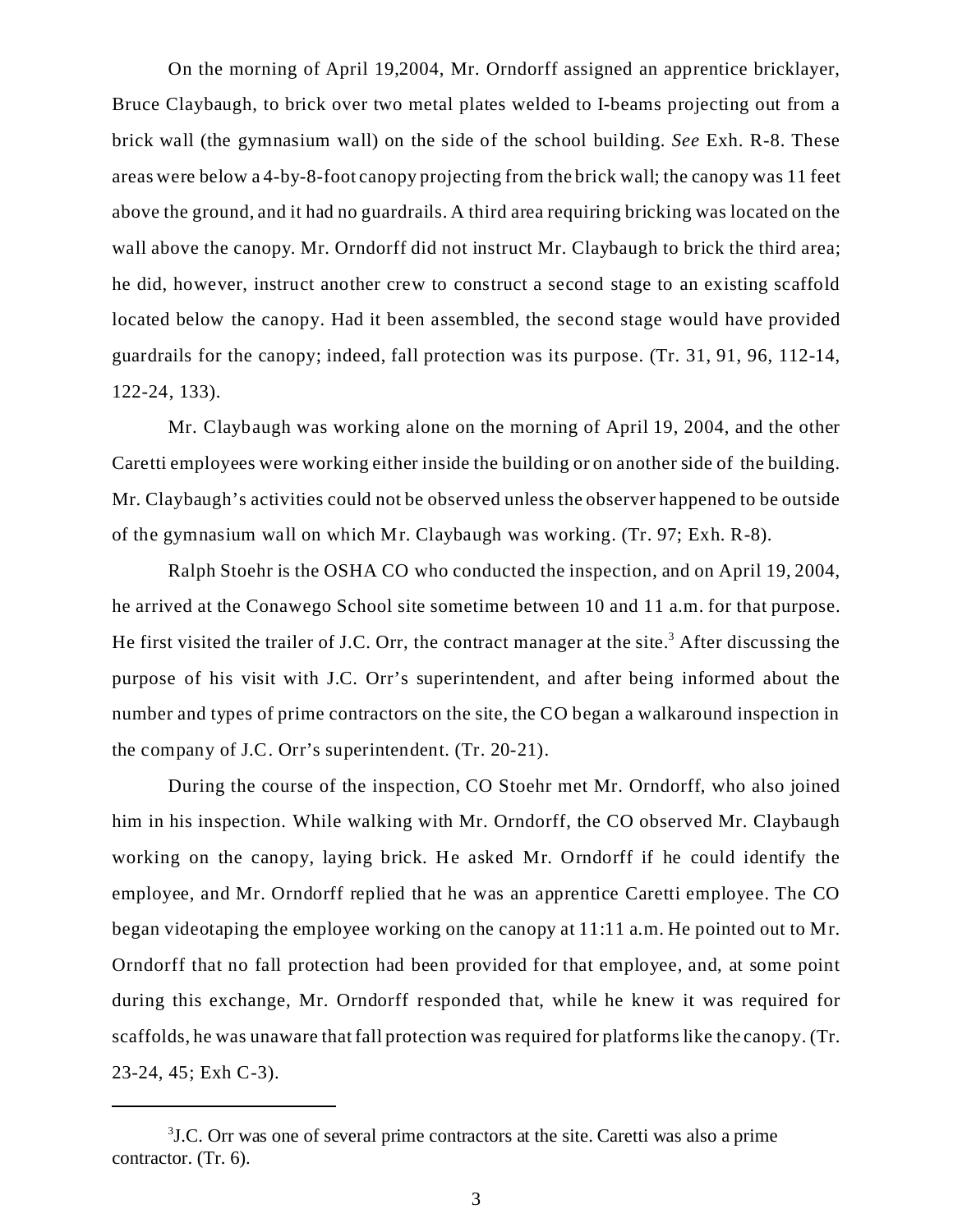Exhibit C-3, the CO's videotape, shows Mr. Claybaugh performing masonry work while standing on the canopy, and no fall protection, such as guardrails or a harness and lanyard, is evident. Exhibit C-3 also shows a scaffold with planks below the canopy, with the planks extending beyond the canopy; further, the parts necessary to raise the scaffold to the level of the canopy are shown propped up next to the building. (Tr. 32, 36, 47, 130).

Mr. Orndorff did not instruct Mr. Claybaugh to get off of the platform; however, he did instruct the crew immediately to erect the second stage of the scaffold. In addition, later that day, Mr. Orndorff gave Mr. Claybaugh a written "First Notice." Exhibit R-2, the notice, states: "Employee, accessed scaffold without proper handrail, toe boards or fall protection, without proper authorization." Mr. Claybaugh did not contest the notice, nor did his union make any effort to contest the disciplinary action. At the hearing, Mr. Claybaugh credibly testified that he "just wasn't thinking." He was aware that he was violating his employer's safety requirements and that, in hindsight, he should have waited for the laborers to complete the second stage of the scaffold before bricking up the hole on the brick wall above the canopy. (Tr. 33, 113-14, 125-28).

On May 3, 2004, OSHA issued to Caretti a Citation and Notification of Penalty; the citation alleged a serious violation of the above-noted construction safety standard and proposed a penalty in the amount of \$2,275.00. *See* Exh. C-2.

#### **Discussion**

The cited standard, 29 C.F.R. § 1926.501 (b)(1), provides as follows:

Unprotected sides and edges. Each employee on a walking/working surface (horizontal and vertical surface) with an unprotected side or edge which is 6 feet (1.8 m) or more above a lower level shall be protected from falling by the use of guardrail systems, safety net systems, or personal fall arrest systems.

The citation alleges a violation of the above standard, as follows:

East side of the school - Employer was laying brick from the roof of an entrance way into the school building that was eleven feet above ground with no fall protection, on or about April 19, 2004.

To establish a violation of a standard, the Secretary must show by a preponderance of evidence that: 1) the cited standard applies; 2) the standard was not met; 3) employees had access to the violative condition; and 4) the employer had actual knowledge of the violative condition or, with the exercise of due diligence, could have known of the violative condition. *Astra Pharm aceutical Prod.,* 9 BNA OSHC 2126, 2129 (No. 78-6247, 1981), *aff'd in part,*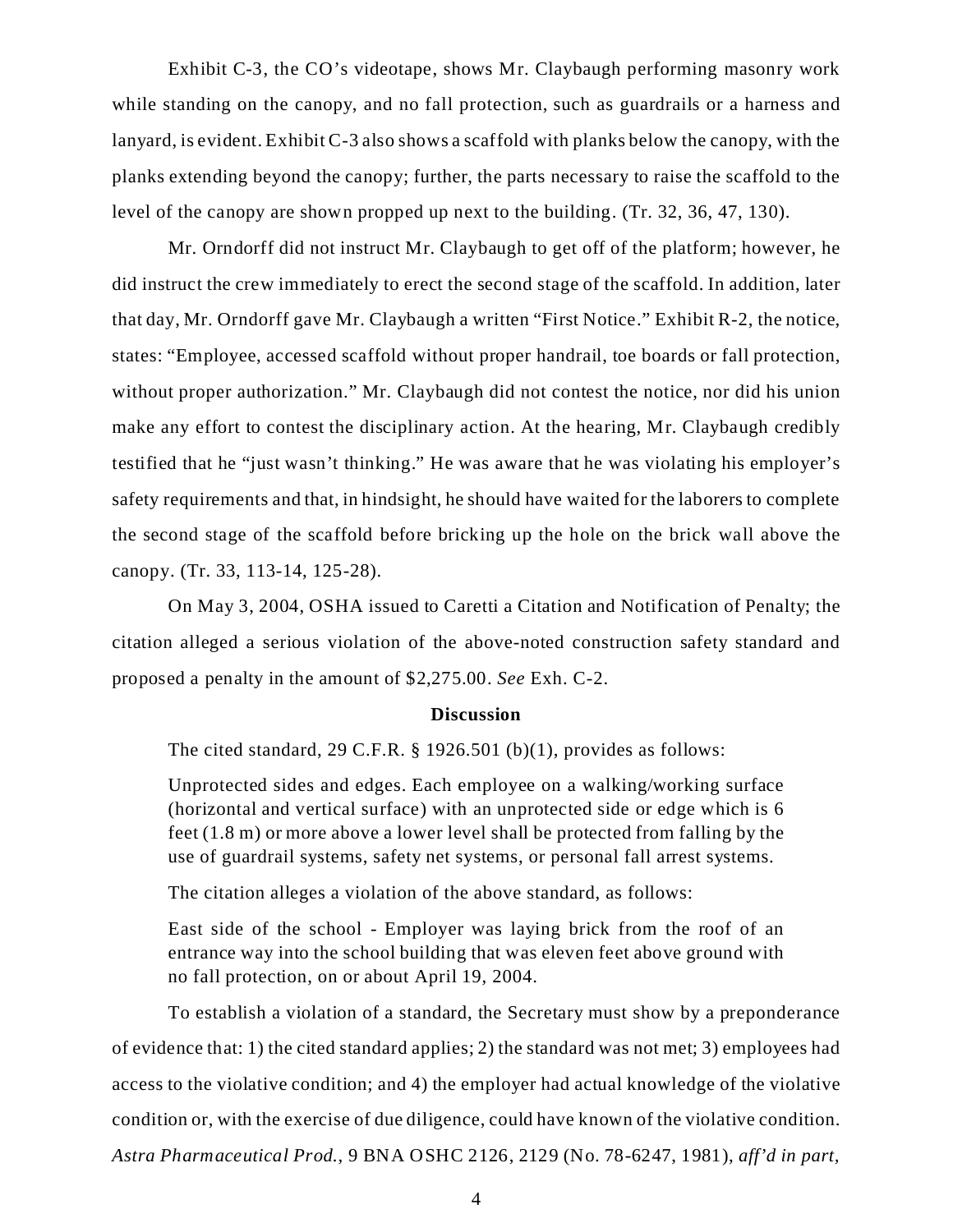*remanded in part*, 681 F2d 69 (1<sup>st</sup> Cir. 1982). The Secretary has demonstrated the first three criteria. The standard applies to the canopy, a walking/working surface with an unprotected side or edge 11 feet above the next level. $4$  Further, Mr. Claybaugh's activities satisfy the second and third criteria, in that an employee of Caretti was on the canopy without having any type of fall protection. However, the fourth criteria has not been satisfied.

The Secretary has not established that Caretti had actual knowledge that Mr. Claybaugh was on the canopy. As noted above in the Statement of Facts, the canopy could not be seen either by other employees or by Mr. Orndorff unless they were physically present on the outside of the gymnasium wall, and there is no evidence that Mr. Orndorff or any other Caretti employee was in a position to observe Mr. Claybaugh prior to the CO's inspection. In addition, I credit the testimony of both Mr. Orndorff and Mr. Claybaugh that the latter was not instructed to climb up on the canopy.<sup>5</sup> (Tr. 96, 122, 125-26, 133).

I further conclude that at the time the CO observed him, Caretti could not have reasonably anticipated that Mr. Claybaugh would be working on the canopy without fall protection. Caretti had promulgated written safety rules, and Mr. Orndorff was an experienced supervisor who conducted weekly training programs that included discussions focused on fall protection. He had conducted a walkaround safety inspection earlier that morning and had discovered no safety violations, and it is unreasonable to expect a supervisor to observe every employee every minute of the day. Mr. Orndorff did not tell Mr. Claybaugh to climb up on the canopy, and I credit Mr. Claybaugh's testimony that he knowingly disregarded a safety rule when he climbed up on the canopy without having been instructed to do so. (Tr. 96, 122, 125-26, 133). Moreover, Mr. Orndorff had arranged for other employees to add another level to the existing scaffold. Indeed, the first stage of a

<sup>&</sup>lt;sup>4</sup>The record does not demonstrate, nor does Caretti contend, that the scaffold below the canopy constituted a "lower level." (Tr. 55-56).

<sup>5</sup> Evidence in support of this element is provided by Mr. Orndorff's statement to CO Stoerhr that he was unaware the fall protection standard applied to canopies. This statement suggests that Mr. Orndorff permitted Mr. Claybaugh, or even instructed him, to work on the canopy after completing the lower-level brick work. Mr. Orndorff did not recall making this statement. (Tr. 111, 117). I conclude that, even if Mr. Orndorff made the statement, it is outweighed by the fact that a scaffold was in the process of being constructed at that location. Mr. Claybaugh credibly testified that he knew he was violating Caretti's safety rules when he climbed up on the canopy, and he was immediately disciplined by Mr. Orndorff, the same supervisor who allegedly made the statement. (Tr.125-29).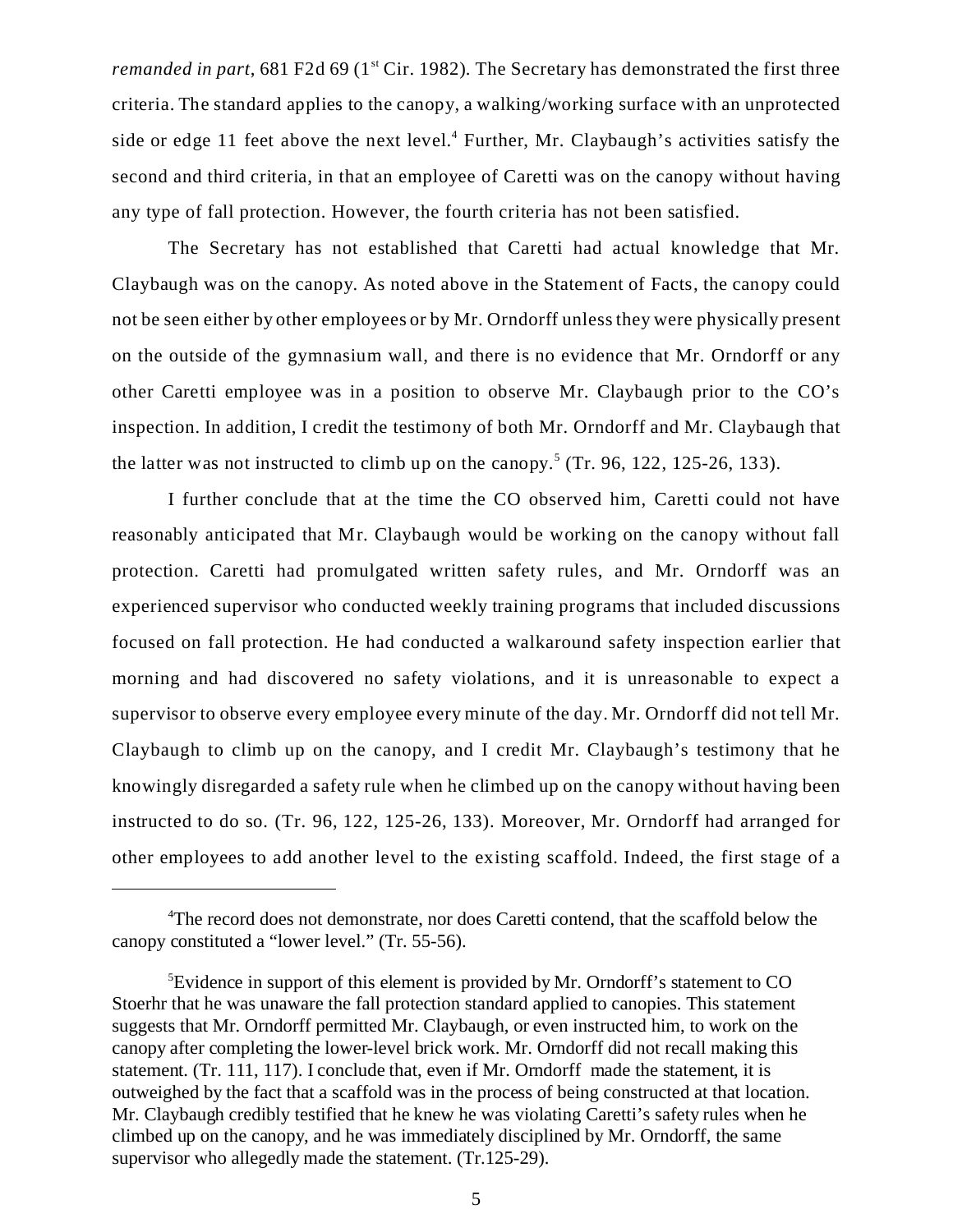scaffold was in place below the canopy and the necessary parts to erect the second stage were leaning against the gymnasium wall. These facts are strong circumstantial evidence that Caretti was intending to erect a second level on the existing scaffold, and a reason for adding a level to the existing scaffold would have been to provide fall protection for anyone working on the canopy. (Tr. 91, 96, 112-14, 124). Finally, Mr. Orndorff imposed discipline on Mr. Claybaugh later that day. Mr. Claybaugh credibly testified that this "First Notice" was deserved, and the prompt discipline lends additional support to Caretti's contention that it consistently enforces its safety rules.<sup>6</sup>

Even assuming that the Secretary proved all of the elements of her case, Caretti would nonetheless prevail because it has established the affirmative defense of unpreventable employee misconduct. To demonstrate this defense, the employer must show: 1) that it has established work rules designed to prevent the violation; 2) that it has adequately communicated these rules to its employees; 3) that it has taken steps to discover violations; and 4) that it has effectively enforced the rules when violations have been discovered. *Jensen Constr. Co.,* 7 BNA OSHC 1477, 1479 (No. 76-1538, 1979). *See also American Sterilizer Co.,* 18 BNA OSHC 1082, 1087 (No. 91-2494, 1997). The record in this case establishes all four elements. As set out in the Statement of Facts, *supra*, Caretti had established written work rules designed to require fall protection, employees attended safety courses, and fall protection was one of the topics discussed at the company's toolbox talks. In addition, daily inspections were conducted to discover safety violations, and Caretti's supervisors had the authority to impose discipline for safety violations, as illustrated by the fact that Mr. Claybaugh was promptly disciplined for having climbed up on the canopy without fall protection. Finally, Mr. Claybaugh's testimony that he was on the canopy without being directed to do so and that he knew that fall protection was required establishes both his misconduct and Caretti's inability to foresee and to prevent it.

For all of the foregoing reasons, Item 1 of Serious Citation 1 is VACATED.

<sup>6</sup> The Secretary has raised the possibility that Mr. Claybaugh provided false testimony to keep his job. However, Mr. Claybaugh denied that this was the case, and I found no indication of a lack of credibility in his demeanor as he testified.